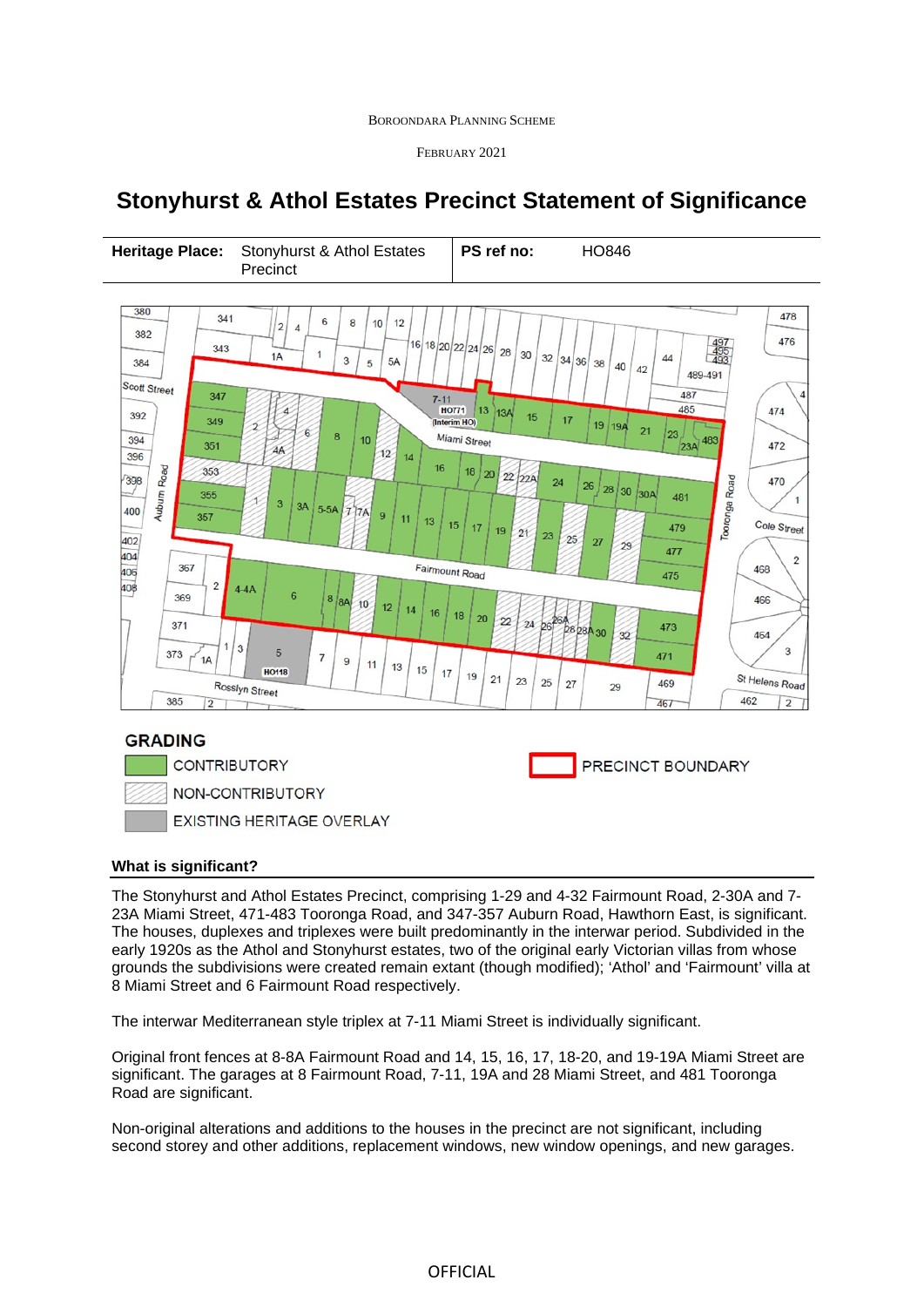#### **How is it significant?**

The Stonyhurst and Athol Estates Precinct is of local historic, aesthetic and architectural significance to the City of Boroondara.

### **Why is it significant?**

Historically, the Stonyhurst and Athol Estates Precinct provides important evidence of the development of Hawthorn East in response to the opening of the railway in the late nineteenth century, and to subsequent intensification of suburban development that followed, associated with the intensive boom in residential subdivision between 1910-40, and the population expansion between 1911 and 1933. The early 1920s subdivision pattern and the interwar housing stock of the precinct provides strong and clear evidence of the suburban intensification that followed electrification of the railway in 1922. While 'Fairmount', at 6 Fairmount Road, and 'Athol', at 8 Miami Street, have both been altered, they remain legible as Victorian-era residences oriented to Auburn Road, and as such provide important evidence of the original Victorian era properties along Auburn Road, whose were subdivided in 1921 and 1922 to create the Stonyhurst and Athol estate subdivisions. (Criterion A)

Architecturally, the precinct is significant as a representative example of intact areas of medium and smaller homes in the south of Boroondara from the interwar period in a range of interwar architectural styles, including California Bungalow and interwar Old English, Mediterranean and Spanish Mission revival styles. Mostly the houses were developed over a relatively short two-decade period, which contributes to the visual unity of the precinct. Clusters of houses built to the same and similar designs enhance the visual cohesiveness of the precinct. A relatively high proportion of single storey duplex and triplex housing of high architectural quality and detailing distinguishes the precinct. (Criterion D)

7-11 Miami Street is of individual significance as a skilfully designed example of a triplex, distinguished by a number of features associated with the interwar Mediterranean architectural style. It has been assessed separately as an individually significant place (refer to separate citation for 7-11 Miami Street, Hawthorn East, HO771). It makes an important contribution to the historical and visual unity of the precinct, in particular for its architectural style and materiality, and the triplex form of the building. (Criterion E)

#### **Primary source**

| <b>Number</b>   | <b>Address</b> | Grade               |
|-----------------|----------------|---------------------|
| 2               | Miami Street   | Non-Contributory    |
| 4               | Miami Street   | Non-Contributory    |
| 4A              | Miami Street   | Non-Contributory    |
| 6               | Miami Street   | Non-Contributory    |
| $7 - 11$        | Miami Street   | Significant (HO771) |
| 8               | Miami Street   | Contributory        |
| 10              | Miami Street   | Contributory        |
| 12 <sup>2</sup> | Miami Street   | Non-contributory    |
| 13              | Miami Street   | Contributory        |
| 13A             | Miami Street   | Contributory        |
| 14              | Miami Street   | Contributory        |
| 15              | Miami Street   | Contributory        |
| 16              | Miami Street   | Contributory        |
| 17              | Miami Street   | Contributory        |
| 18              | Miami Street   | Contributory        |
| 19              | Miami Street   | Contributory        |
| 19A             | Miami Street   | Contributory        |
| 20              | Miami Street   | Contributory        |
| 21              | Miami Street   | Contributory        |
| 22              | Miami Street   | Non-contributory    |

*City of Boroondara Municipal-Wide Heritage Gap Study Volume 6: Hawthorn East, February 2021*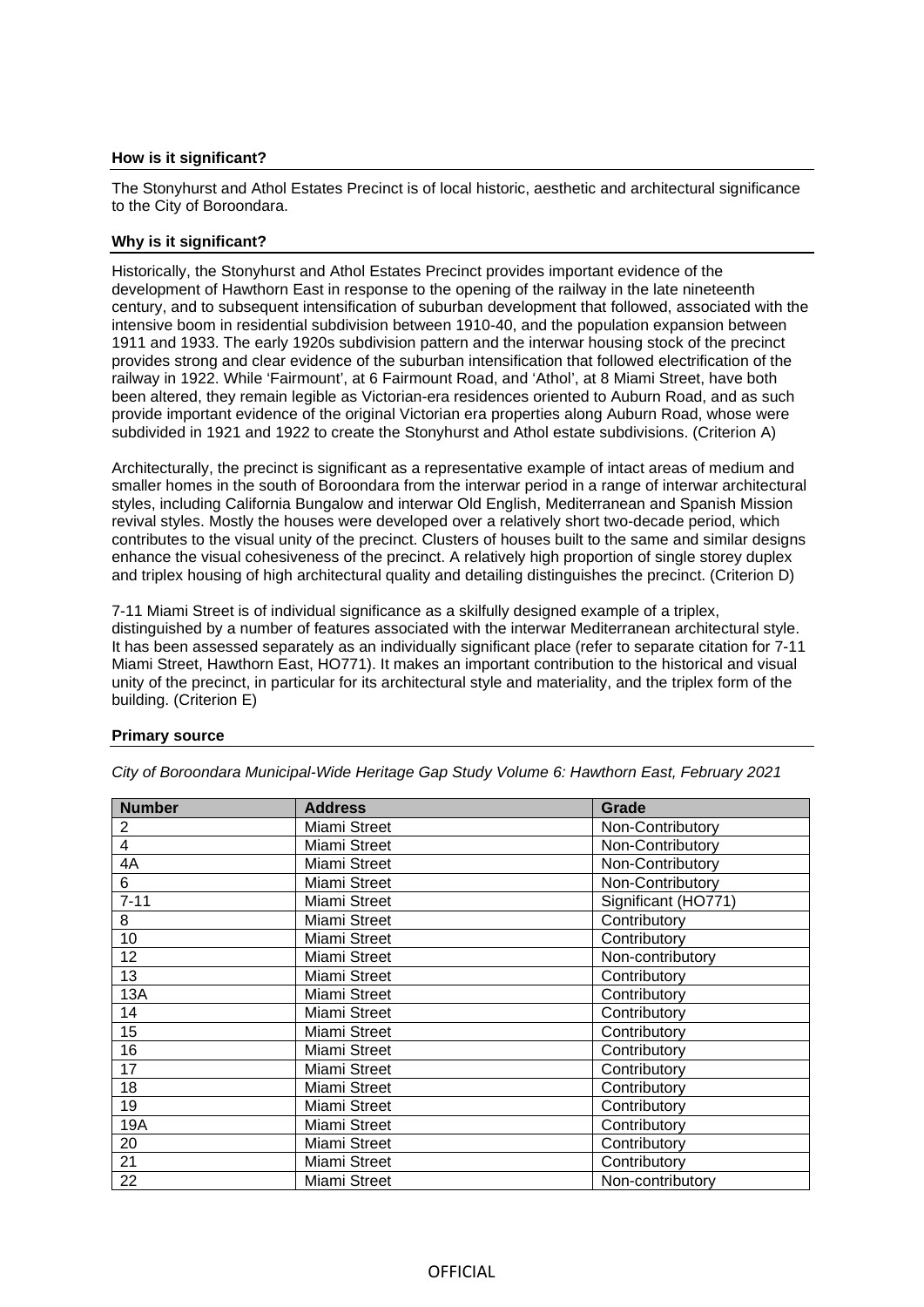| 22A                   | Miami Street                | Non-contributory                 |
|-----------------------|-----------------------------|----------------------------------|
| 23                    | Miami Street                | Contributory                     |
| 23A                   | Miami Street                | Contributory                     |
| 24                    | Miami Street                | Contributory                     |
| $\overline{26}$       | Miami Street                | Contributory                     |
| $\overline{28}$       | Miami Street                | Contributory                     |
| $\overline{30}$       | Miami Street                | Contributory                     |
| 30A                   | Miami Street                | Contributory                     |
| 32                    | Miami Street                | Contributory                     |
| 34                    | Miami Street                | Contributory                     |
| $\overline{1}$        | Fairmount Rd                | Non-contributory                 |
| $\overline{3}$        | Fairmount Rd                | Contributory                     |
| $\overline{3A}$       | Fairmount Rd                | Contributory                     |
| $4 - 4A$              | Fairmount Rd                | Contributory                     |
| $5-5A$                | Fairmount Rd                | Contributory                     |
| 6                     | Fairmount Rd                | Contributory                     |
| $\overline{7}$        | Fairmount Rd                | Non-contributory                 |
| 7A                    | Fairmount Rd                | Non-contributory                 |
| 8                     | Fairmount Rd                | Contributory                     |
| 8A                    | Fairmount Rd                | Contributory                     |
| 9                     | Fairmount Rd                | Contributory                     |
| 10                    | Fairmount Rd                | Non-contributory                 |
| 11                    | Fairmount Rd                | Contributory                     |
| 12                    | Fairmount Rd                | Contributory                     |
| 13                    | Fairmount Rd                | Contributory                     |
| 14                    | Fairmount Rd                | Contributory                     |
| 15                    | Fairmount Rd                | Contributory                     |
| 16                    | Fairmount Rd                | Contributory                     |
| 17                    | Fairmount Rd                | Contributory                     |
| 18                    | Fairmount Rd                | Contributory                     |
| 19                    | Fairmount Rd                | Contributory                     |
| 20                    | Fairmount Rd                | Contributory                     |
| 21                    | Fairmount Rd                | Non-contributory                 |
| 22                    | Fairmount Rd                | Non-contributory                 |
| 23                    | Fairmount Rd                | Contributory                     |
| 24                    | Fairmount Rd                | Non-contributory                 |
| 25                    | Fairmount Rd                | Non-contributory                 |
| 26                    | Fairmount Rd                | Non-contributory                 |
| 26A                   | Fairmount Rd                | Non-contributory                 |
| 27                    | Fairmount Rd                | Contributory                     |
| 28                    | Fairmount Rd                | Non-contributory                 |
| 28A                   | Fairmount Rd                | Non-contributory                 |
| 29                    | Fairmount Rd                | Non-contributory                 |
| 30<br>$\overline{32}$ | Fairmount Rd                | Contributory                     |
|                       | Fairmount Rd<br>Auburn Road | Non-contributory                 |
| 347                   |                             | Contributory                     |
| 349<br>351            | Auburn Road                 | Contributory                     |
| 353                   | Auburn Road                 | Contributory<br>Non-contributory |
|                       | Auburn Road                 |                                  |
| 355<br>357            | Auburn Road<br>Auburn Road  | Contributory<br>Contributory     |
| 471                   | Tooronga Rd                 | Contributory                     |
| 473                   | Tooronga Rd                 | Contributory                     |
| 475                   | Tooronga Rd                 | Contributory                     |
| 477                   | Tooronga Rd                 | Contributory                     |
| 479                   | Tooronga Rd                 | Contributory                     |
| 481                   | Tooronga Rd                 | Contributory                     |
| 483                   | Tooronga Rd                 | Contributory                     |
|                       |                             |                                  |